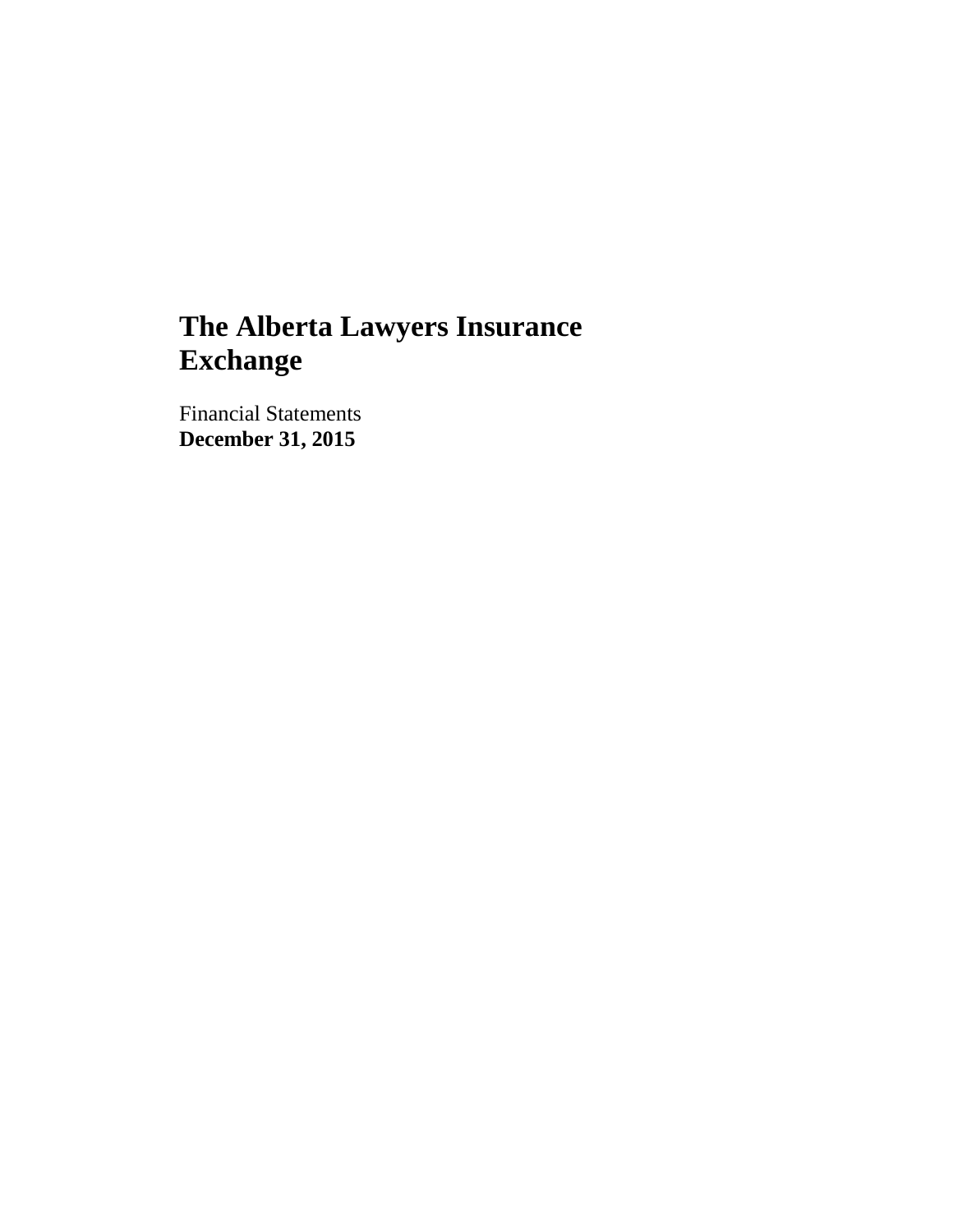

February 26, 2016

## **Independent Auditor's Report**

#### **To the Directors of the Alberta Lawyers Insurance Exchange**

We have audited the accompanying financial statements of the Alberta Lawyers Insurance Exchange, which comprise the statement of financial position as at December 31, 2015 and the statements of net and comprehensive income and changes in equity and cash flows for the year then ended, and the related notes, which comprise a summary of significant accounting policies and other explanatory information.

#### **Management's responsibility for the financial statements**

Management is responsible for the preparation and fair presentation of these financial statements in accordance with International Financial Reporting Standards, and for such internal control as management determines is necessary to enable the preparation of financial statements that are free from material misstatement, whether due to fraud or error.

#### **Auditor's responsibility**

Our responsibility is to express an opinion on these financial statements based on our audit. We conducted our audit in accordance with Canadian generally accepted auditing standards. Those standards require that we comply with ethical requirements and plan and perform the audit to obtain reasonable assurance about whether the financial statements are free from material misstatement.

An audit involves performing procedures to obtain audit evidence about the amounts and disclosures in the financial statements. The procedures selected depend on the auditor's judgment, including the assessment of the risks of material misstatement of the financial statements, whether due to fraud or error. In making those risk assessments, the auditor considers internal control relevant to the entity's preparation and fair presentation of the financial statements in order to design audit procedures that are appropriate in the circumstances, but not for the purpose of expressing an opinion on the effectiveness of the entity's internal control. An audit also includes evaluating the appropriateness of accounting policies used and the reasonableness of accounting estimates made by management, as well as evaluating the overall presentation of the financial statements.

We believe that the audit evidence we have obtained is sufficient and appropriate to provide a basis for our audit opinion.

#### **Opinion**

In our opinion, the financial statements present fairly, in all material respects, the financial position of the Alberta Lawyers Insurance Exchange as at December 31, 2015 and its financial performance and its cash flows for the year then ended in accordance with International Financial Reporting Standards.

Pricewaterhouse Coopers LLP

**Chartered Professional Accountants**

*PricewaterhouseCoopers LLP 111 5 Avenue SW, Suite 3100, Calgary, Alberta, Canada T2P 5L3 T: +1 403 509 7500, F: +1 403 781 1825, www.pwc.com/ca*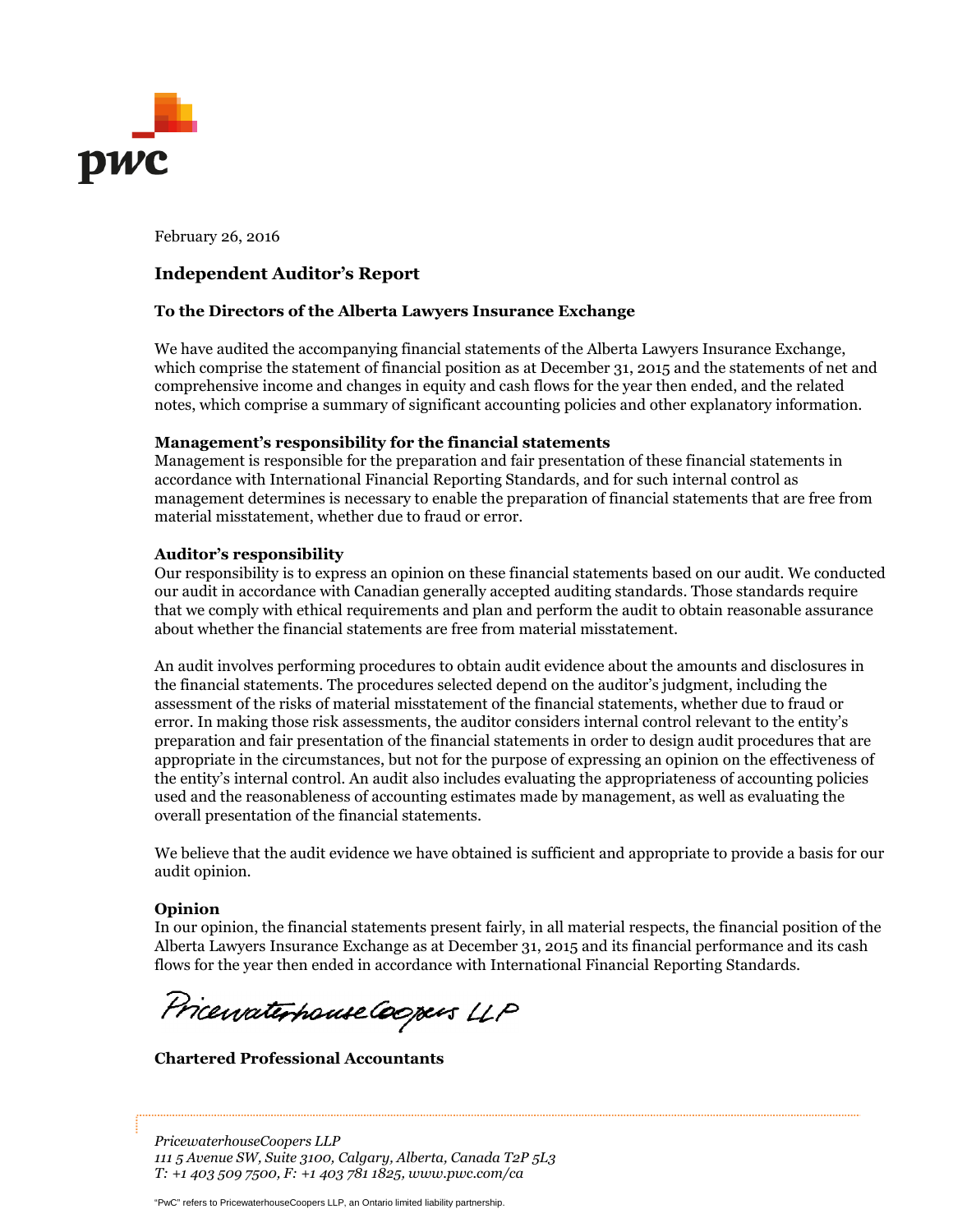Statement of financial position

|                                                                                                                                                                                                               | December 31,<br>2015<br>\$                           | December 31,<br>2014<br>\$                      |
|---------------------------------------------------------------------------------------------------------------------------------------------------------------------------------------------------------------|------------------------------------------------------|-------------------------------------------------|
| <b>Assets</b>                                                                                                                                                                                                 |                                                      |                                                 |
| Cash and cash equivalents (note 2)<br>Investments (note 3)<br>Prepaid expenses<br>Deferred premium tax<br>Accrued interest receivable<br>Accounts receivable                                                  | 137,554<br>12,343,529<br>163,350<br>61,500<br>28,051 | 865,196<br>7,890,251<br>120,000<br>19,403<br>69 |
| <b>Total assets</b>                                                                                                                                                                                           | 12,733,984                                           | 8,894,919                                       |
| <b>Liabilities and Equity</b>                                                                                                                                                                                 |                                                      |                                                 |
| Accounts payable and accrued liabilities<br>Unearned premiums<br>Provision for claims and related costs $-$ Professional liability (note 5)<br>Provision for claims and related costs – Trust safety (note 5) | 177,160<br>2,050,000<br>3,379,000<br>200,000         | 101,548<br>1,984,925<br>1,190,000               |
| <b>Total liabilities</b>                                                                                                                                                                                      | 5,806,160                                            | 3,276,473                                       |
| <b>Equity</b><br>Contributed capital (note 4)<br>Retained earnings                                                                                                                                            | 5,000,000<br>1,927,824                               | 5,000,000<br>618,446                            |
| Total equity                                                                                                                                                                                                  | 6,927,824                                            | 5,618,446                                       |
| Total liabilities and equity                                                                                                                                                                                  | 12,733,984                                           | 8,894,919                                       |

Approved by the Advisory Board

Original signed by S. Raby, QC Director Criginal signed by D. McKenzie Director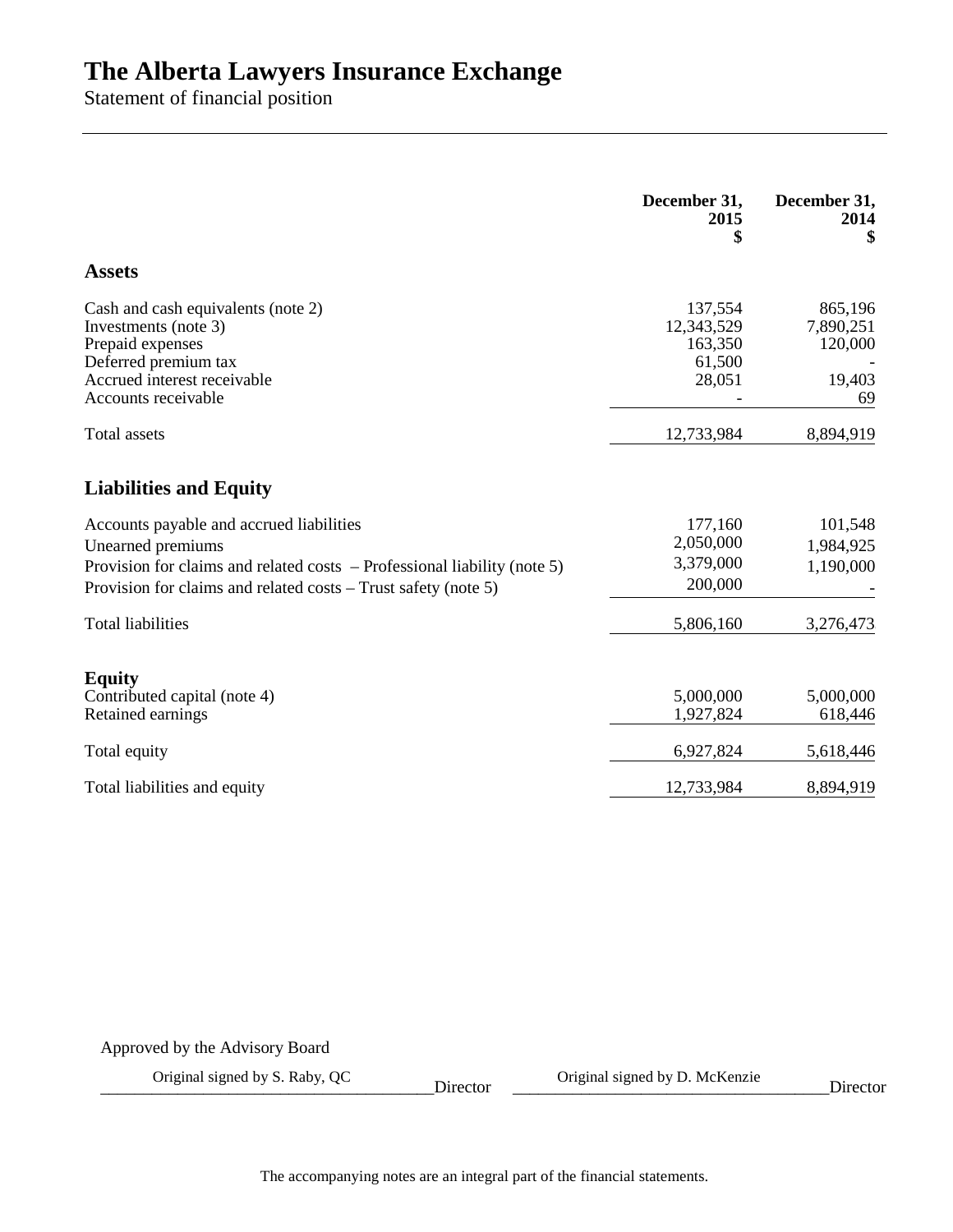Statement of net and comprehensive income and changes in equity **For the year ended December 31, 2015**

|                                                                          | December 31,<br>2015 | <b>July 1, 2014 to</b><br>December 31,<br>2014 |
|--------------------------------------------------------------------------|----------------------|------------------------------------------------|
| <b>Revenue</b>                                                           |                      |                                                |
| Premium - Professional liability                                         | 3,734,925            | 1,984,925                                      |
| Premium - Trust safety                                                   | 300,000              |                                                |
| Premium ceded                                                            | (283, 350)           | (120,000)                                      |
| Net premium                                                              | 3,751,575            | 1,864,925                                      |
| Investment income                                                        | 332,341              | 104,620                                        |
| Unrealized gain on fair market value of investments                      | 127,844              | 42,071                                         |
|                                                                          | 4,211,760            | 2,011,616                                      |
| <b>Expenses</b>                                                          |                      |                                                |
| Provision for claims and related costs - Professional liability (note 5) | 2,189,000            | 1,190,000                                      |
| Provision for claims and related costs - Trust safety (note 5)           | 200,000              |                                                |
| Management fee (note 6)                                                  | 200,000              | 100,000                                        |
| Premium taxes                                                            | 119,677              | 59,548                                         |
| Professional fees                                                        | 154,328              | 40,000                                         |
| Investment counsel fee<br>Administration                                 | 25,567               | 2,000                                          |
|                                                                          | 13,810               | 1,622                                          |
|                                                                          | 2,902,382            | 1,393,170                                      |
| Net and comprehensive income                                             | 1,309,378            | 618,446                                        |
| Total equity – beginning of period                                       | 5,618,446            | 5,000,000                                      |
| Total equity – end of period                                             | 6,927,824            | 5,618,446                                      |

The accompanying notes are an integral part of the financial statements.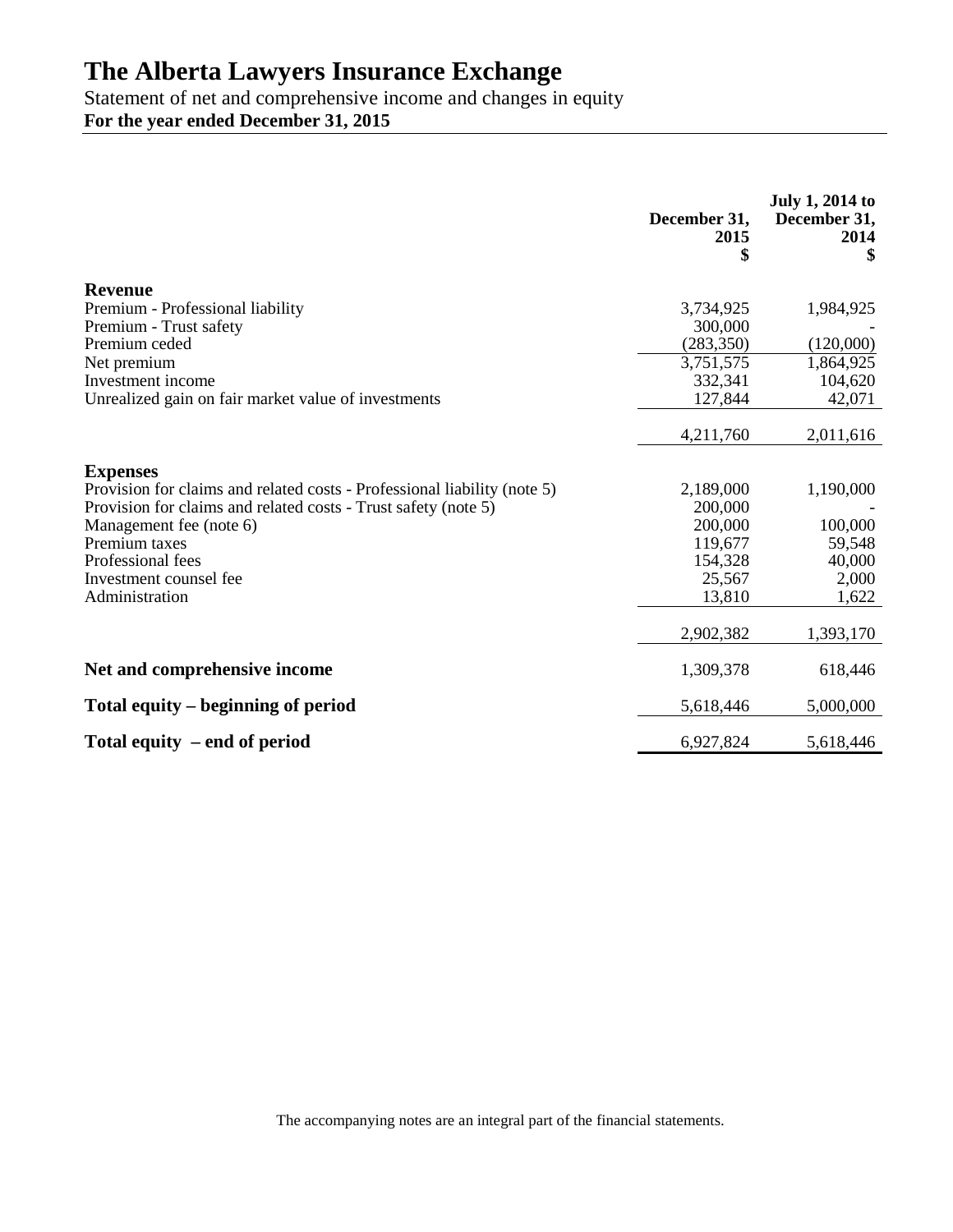Statement of Cash Flows **For the year ended December 31, 2015**

|                                                                                                                                                                                                                | December 31,<br>2015<br>\$                      | <b>July 1, 2014 to</b><br>December 31,<br>2014<br>\$ |
|----------------------------------------------------------------------------------------------------------------------------------------------------------------------------------------------------------------|-------------------------------------------------|------------------------------------------------------|
| Cash provided by (used in)                                                                                                                                                                                     |                                                 |                                                      |
| <b>Operating activities</b><br>Net comprehensive income for the period<br>Items not affecting cash                                                                                                             | 1,309,378                                       | 618,446                                              |
| Gain on sale of investments<br>Unrealized gain on fair market value of investments<br>Provision for claims and related costs – Professional liability<br>Provision for claims and related costs - Trust safety | (65, 865)<br>(127, 844)<br>2,189,000<br>200,000 | (42,071)<br>1,190,000                                |
|                                                                                                                                                                                                                | 3,504,669                                       | 1,766,375                                            |
| Changes in non-cash working capital items                                                                                                                                                                      | 27,258                                          | 1,947,000                                            |
|                                                                                                                                                                                                                | 3,531,927                                       | 3,713,375                                            |
| <b>Investing activities</b><br>Sale of investments<br>Purchase of investments                                                                                                                                  | 16,662,240<br>(20, 921, 809)                    | 5,522,842<br>(13, 371, 021)                          |
|                                                                                                                                                                                                                | (4,259,569)                                     | (7,848,179)                                          |
| <b>Financing activities</b><br>Change in capital contribution                                                                                                                                                  |                                                 | 5,000,000                                            |
| Increase (decrease) in cash                                                                                                                                                                                    | (727, 642)                                      | 865,196                                              |
| Cash – beginning of year                                                                                                                                                                                       | 865,196                                         |                                                      |
| Cash – end of year                                                                                                                                                                                             | 137,554                                         | 865,196                                              |
| Interest received                                                                                                                                                                                              | 151,569                                         | 23,010                                               |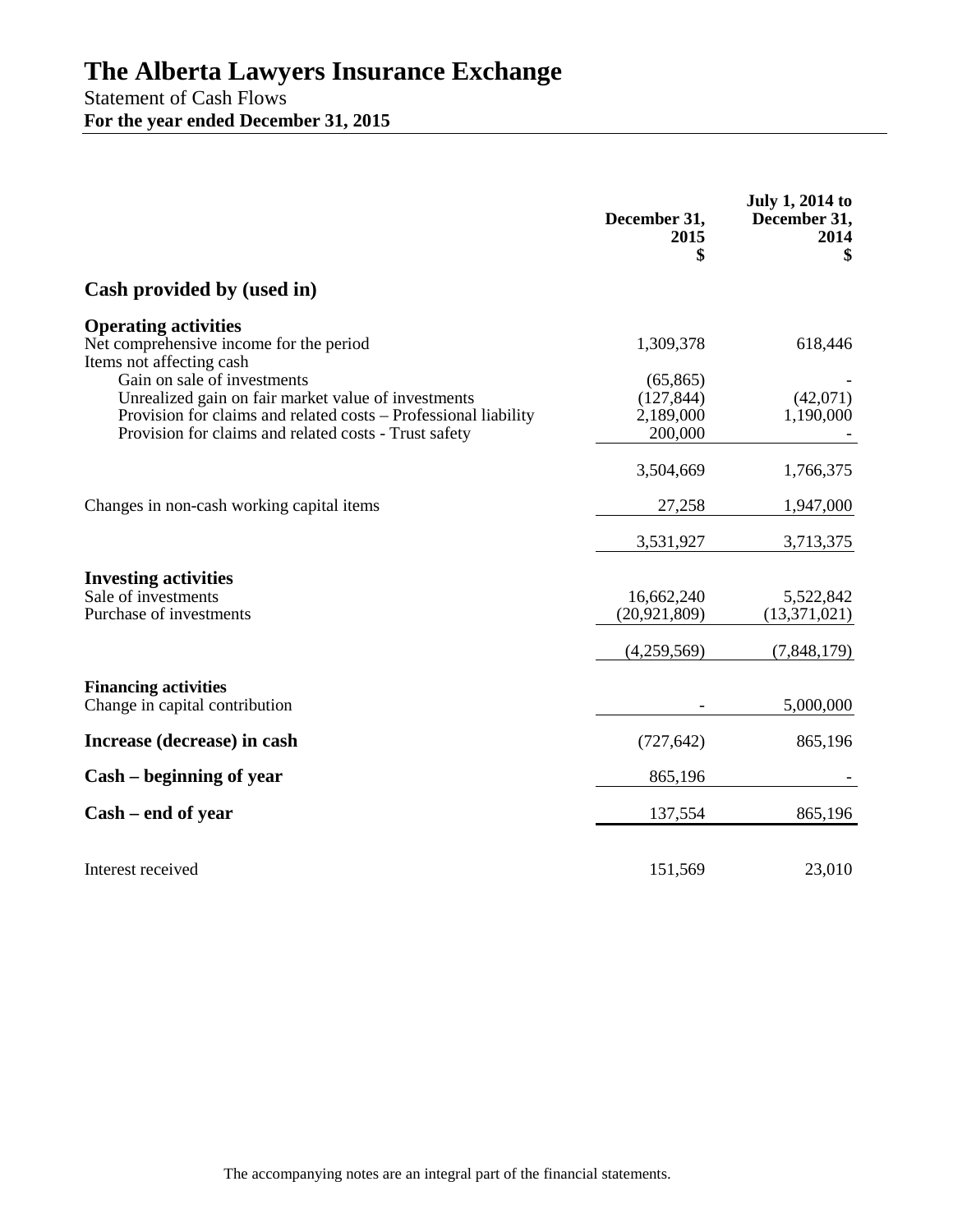## **1 Nature of operations**

The Alberta Lawyers Insurance Exchange (the Exchange) is a reciprocal insurance exchange pursuant to the Province of Alberta's Insurance Act (the Act) formed in accordance with a Subscribers Agreement dated May 14, 2014 among the Law Society of Alberta (the Society), the Alberta Lawyers Insurance Association (the Association), and active members of the Society in private practice (insured lawyers). The Exchange underwrites coverage under the Alberta Lawyers' Professional Liability and Trust Safety Insurance Group Policy (the Policy). The Exchange commenced operations on July 1, 2014.

## **Professional Liability Insurance**

Under the Professional Liability Insurance section (or Part A) of the Policy, insured lawyers have coverage for claims and potential claims arising from negligent acts, errors or omissions for \$1,000,000 per occurrence, with an annual aggregate limit of \$2,000,000 per insured lawyer.

For the 2015 and 2016 policy years, the Exchange and Association have obtained stop-loss reinsurance in the amount of \$10,000,000 to cover annual aggregate payments over \$26,000,000 to a maximum of \$36,000,000. This \$10,000,000 coverage layer is co-insured with the reinsurer paying 80% of losses and the Association paying 20%.

## **Trust Safety Insurance**

Effective July 1, 2014, the Trust Safety Insurance section (or Part B) of the Policy provides defined insurance coverage for dishonest appropriation of money or other property entrusted to and received by insured lawyers in their capacity as barristers and solicitors and in relation to the provision of professional services. For the 2015 and 2016 policy years, there is a \$5,000,000 per misappropriation limit and a \$25,000,000 professionwide annual aggregate limit. This coverage is subject to a \$3,000,000 group deductible with the Association paying the first \$500,000 of a misappropriation claim and the Exchange paying the next \$2,500,000.

For the 2015 and 2016 policy years, the Exchange and the Association have purchased excess insurance in the amount of \$22,000,000 to cover aggregate payments over \$3,000,000.

Claims for trust misappropriation arising before July 1, 2014 were covered under the provisions of the Society's Assurance Fund.

## **General**

The Exchange is licensed in Alberta and regulated by the Superintendent of Insurance of Alberta (the Superintendent) and subject to the Act and its regulations. The Exchange is an entity domiciled in Canada and the address of its registered office is Suite 500, 919 11th avenue, SW, Calgary, Alberta, T2R 1P3.

The financial statements were authorized for issue by the Advisory Board of the Exchange on February 25, 2016.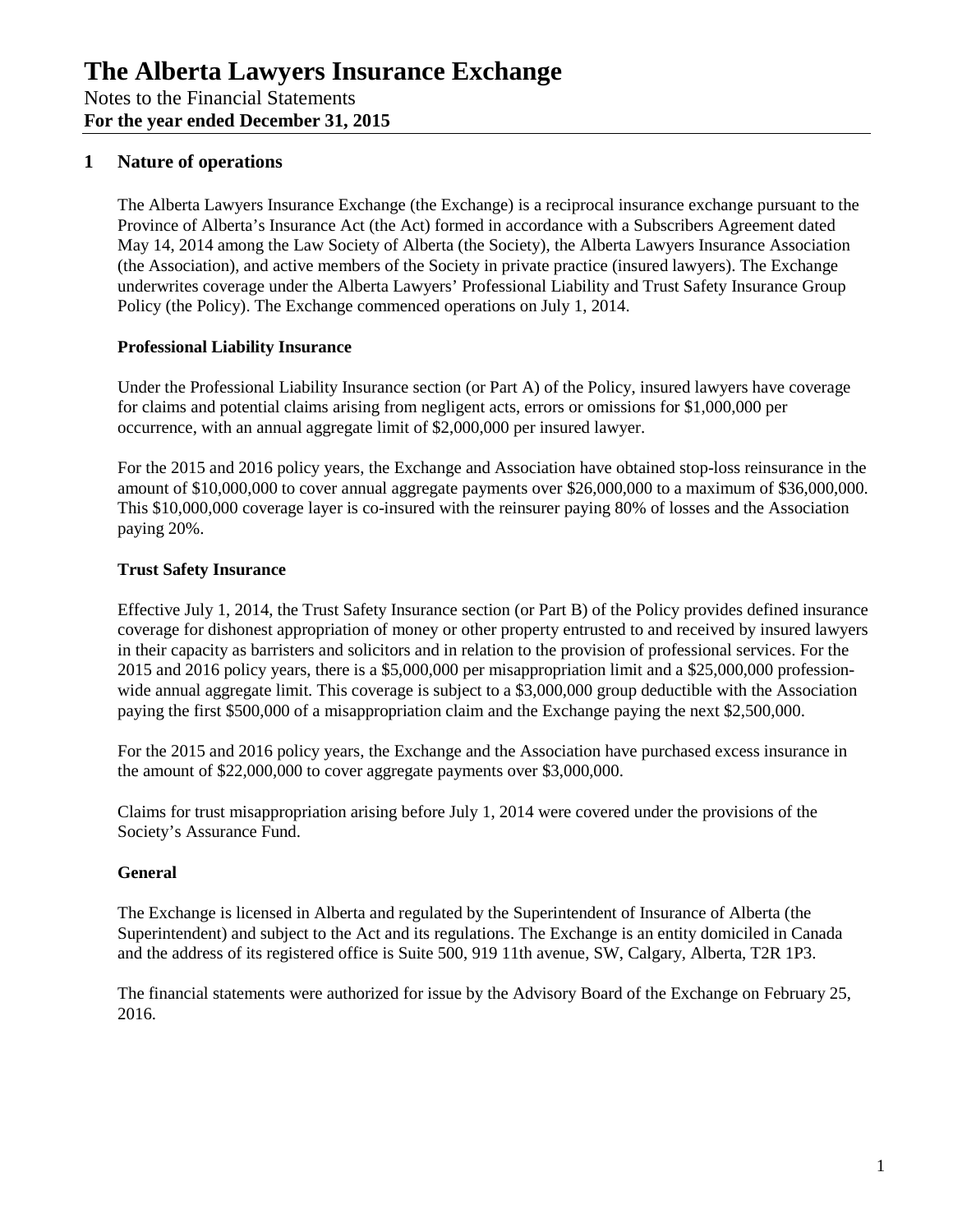## **2 Summary of significant accounting policies**

The principal accounting policies applied in the presentation of these financial statements are set out below. These policies have been consistently applied to the periods presented.

#### **a) Basis of preparation**

These financial statements have been prepared in accordance with the International Financial Reporting Standards (IFRS). The financial statements have been prepared under the historical cost convention, except for the valuation of certain financial instruments at fair value through profit and loss.

As a financial services company, the statement of financial position is presented on a non-classified basis. Assets expected to be realized and liabilities expected to be settled within the Exchange's normal operating cycle of one year would typically be considered as current, including the following balances: cash and cash equivalents, treasury bills included in investments, prepaid expenses, accrued interest receivable, accounts receivable, accounts payable and accrued liabilities, and unearned premiums.

The following balances are generally comprised of current and non-current amounts: bonds and equity investments included in investments, and the reserve for claims and related costs. The current and noncurrent portions of such balances are disclosed, where applicable, throughout the notes to the financial statements.

#### **b) Use of estimates and judgment**

The preparation of the financial statements in conformity with IFRS requires management to make estimates and assumptions that affect the reported amount of assets and liabilities as at the date of the financial statements and the reported amounts of revenue and expenses during the reporting periods. Actual results could differ from these estimates.

Information about judgments, estimates and assumptions that have the most significant effect on the amounts reflected in the financial statements is included in note 6 – Reserve for claims and related costs.

## **c) Functional and presentation currency**

The financial statements are presented in Canadian dollars, which is also the Exchange's functional currency.

#### **d) Financial instruments**

The Exchange initially measures financial assets and financial liabilities at cost. It subsequently measures its investments at fair value. The financial assets subsequently measured at amortized cost include cash and cash equivalents, accounts receivable and accrued interest receivable. The financial liabilities subsequently recorded at amortized cost include accounts payable and accrued liabilities.

The Exchange's investments consist of equity securities, corporate bonds, provincial government bonds and federal government bonds. Investments in equity securities which are traded on active markets are recorded at fair value. The Exchange has elected to record the investments in corporate bonds, provincial government bonds and federal government bonds at fair value. Changes in fair value of the investments are recorded in the statement of net and comprehensive income and changes in equity. Investments which are not traded on active markets are recorded at fair value.

Financial assets are tested for impairment at the end of each reporting period and when there are indications that the assets may be impaired.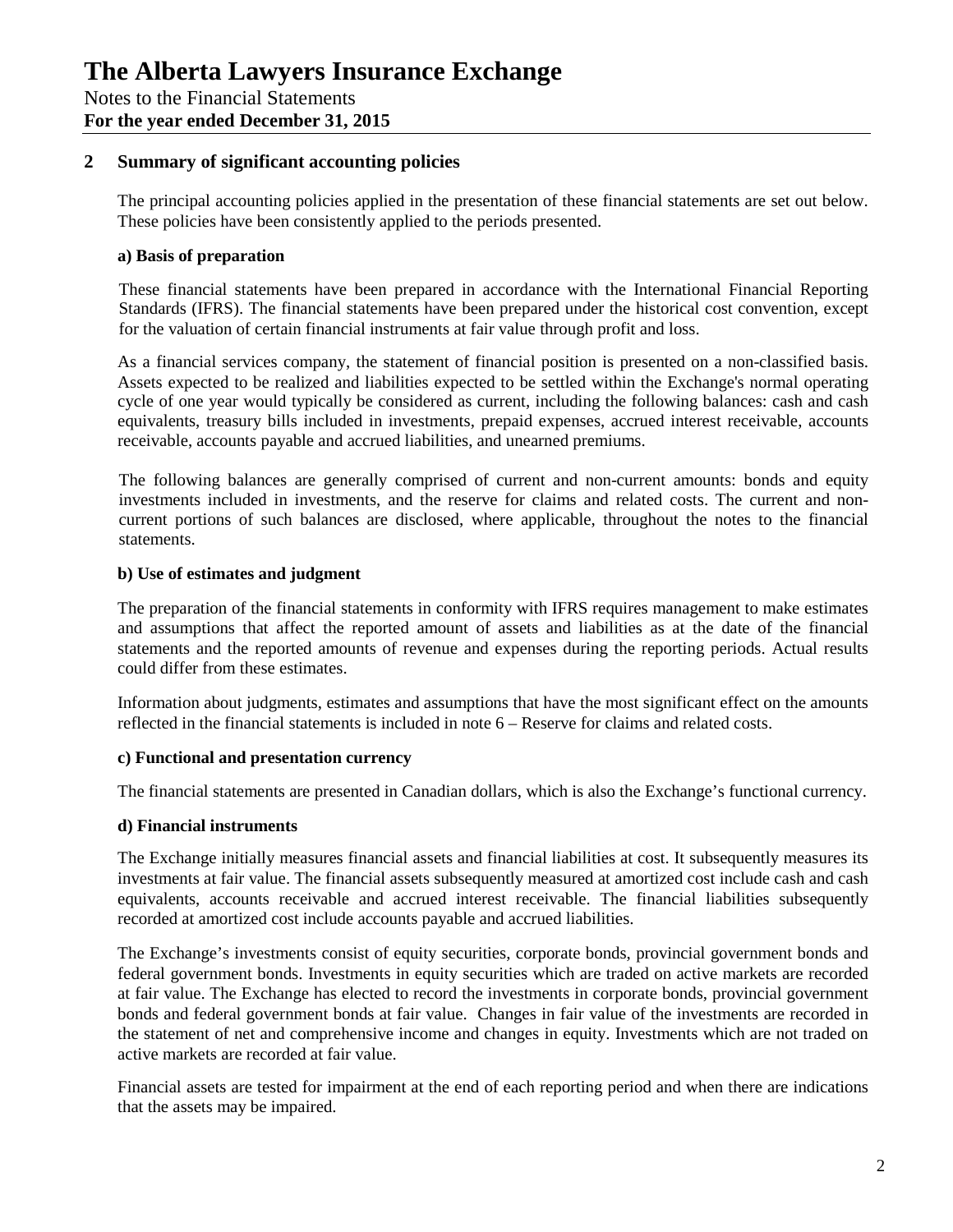#### **e) Revenue recognition**

Revenue is recognized to the extent that it is probable that the economic benefits will flow to the Exchange and it can be reliably measured.

## **f) Premium income**

Premiums are determined annually prior to July  $1<sup>st</sup>$ , the commencement of the policy year, and amounts are due from insured lawyers prior to that date. Premium revenue is recorded evenly throughout the policy year as the services are rendered. Premiums are billed and collected by the Association on the Exchange's behalf.

## **g) Investment income**

Investment income comprises of interest, dividends, fund distributions, and gains and losses realized on the disposal of investments. Interest and dividends earned on investments are included as revenue on an accrual basis. The change in fair value of investments is recorded in the statement of net and comprehensive income and changes in equity as an unrealized gain (loss).

#### **h) Provision for claims and related costs**

The provision for claims and related costs includes provisions for claims incurred but not reported and a provision for adverse deviations. The provision for claims and related costs represents an estimate of the ultimate net cost of all amounts related to the settlement of claims incurred prior to the date of the statement of financial position.

The provision for claims and related costs is based upon the change from the period in the reserve for claims and related costs. The provision liability is the actuarially determined discounted cost of possible claims and related costs as at the end of the fiscal period.

The estimates of loss activity are subject to a high level of uncertainty, and are derived from a wide range of possible outcomes. These estimates are continually reviewed as additional information affecting settlement is obtained.

The Exchange has engaged a third party actuary to provide an annual valuation of the provision for claims and related costs in accordance with the standards of practice adopted by the Canadian Institute of Actuaries. For the purpose of the actuarial valuation, the actuary uses information contained in the Exchange's financial records.

## **i) Premium ceded**

The Exchange enters into reinsurance treaties for contracts with coverage in excess of certain maximum amounts. Estimates of any amounts recoverable from reinsurers on unpaid claims will be recorded separately from other estimated amounts payable. Amounts recoverable from reinsurers are estimated in a manner consistent with the liabilities associated with the reinsured policy.

Ceded reinsurance arrangements do not relieve the Exchange from its obligations to policyholders.

Reinsurance assets and liabilities are derecognized when the contractual rights are extinguished or expire, or when the contract is transferred to another party.

As of December 31, 2015, no reinsurance assets have been recorded (December 31, 2014 – NIL).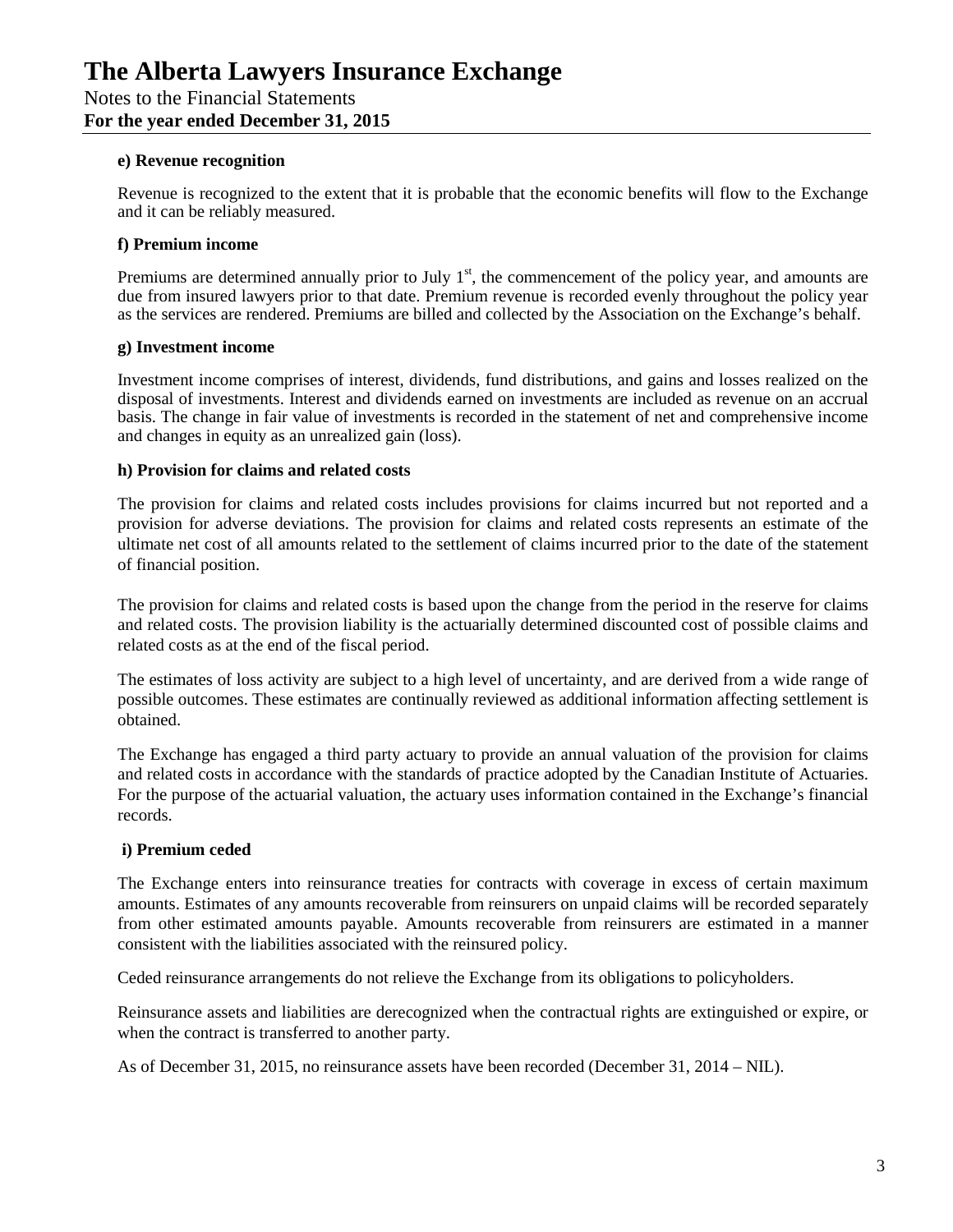#### **j) Recoveries**

Recoveries for claims and related costs from insurers and other third parties are recorded when they can be reasonably estimated and collectability is reasonably assured. Otherwise, the recovery is recorded when received.

## **k) Cash and cash equivalents**

Cash includes cash on deposit with banks and other highly liquid short-term investment comprised of treasury bills with a term to maturity of three months or less regardless of the financial reporting date

#### **l) Donated services**

A portion of the Exchange's work is dependent on the services of volunteers, in particular the significant contribution of members of the Advisory Board and committees of the Advisory Board. These services are not normally purchased by the Exchange and, due to the difficulty in determining their fair value, donated services are not recognized in these financial statements.

#### **m) Unearned premiums**

Insurance premiums for each fiscal year are billed in advance and recognized as revenue on a monthly basis during the fiscal year. Unearned premiums represent the portion of premiums remaining to be earned at the reporting date.

#### **n) Income taxes**

As a reciprocal insurance exchange under the Act, the Exchange is not contemplated under the Income Tax Act. Accordingly, no provision for income taxes has been made in these financial statements.

#### **o) Insurance contracts**

Contracts entered into by the Exchange meet the definition of an insurance contract and are accounted for in accordance with IFRS 4, Insurance Contracts ("IFRS 4"). Insurance contracts are those contracts where the Exchange has accepted significant insurance risk. A contract is considered to have significant insurance risk if, and only if, an insured event could cause an insurer to make significant additional payments in any scenario at the inception of the contract.

Once a contract has been classified as an insurance contract, it remains an insurance contract for the remainder of its lifetime, even if the insurance risk reduces significantly during this period, unless all rights and obligations are extinguished or expire.

#### **p) New accounting standards issued but not yet adopted**

#### *IFRS 15, "Revenue from Contracts with Customers"*

IFRS 15 was issued in May 2014, and introduces a single, comprehensive revenue recognition model for all contracts with customers other than those that are within the scope of other standards, such as insurance contracts and financial instruments. IFRS 15 therefore supercedes the two main revenue recognition standards, IAS 18, Revenue, and IAS 11, Construction Contracts, as well as related interpretations. The core principal of this new standard is that revenue recognition should depict the transfer of goods or services in an amount that reflects the consideration received or expected to be received in exchange for these goods or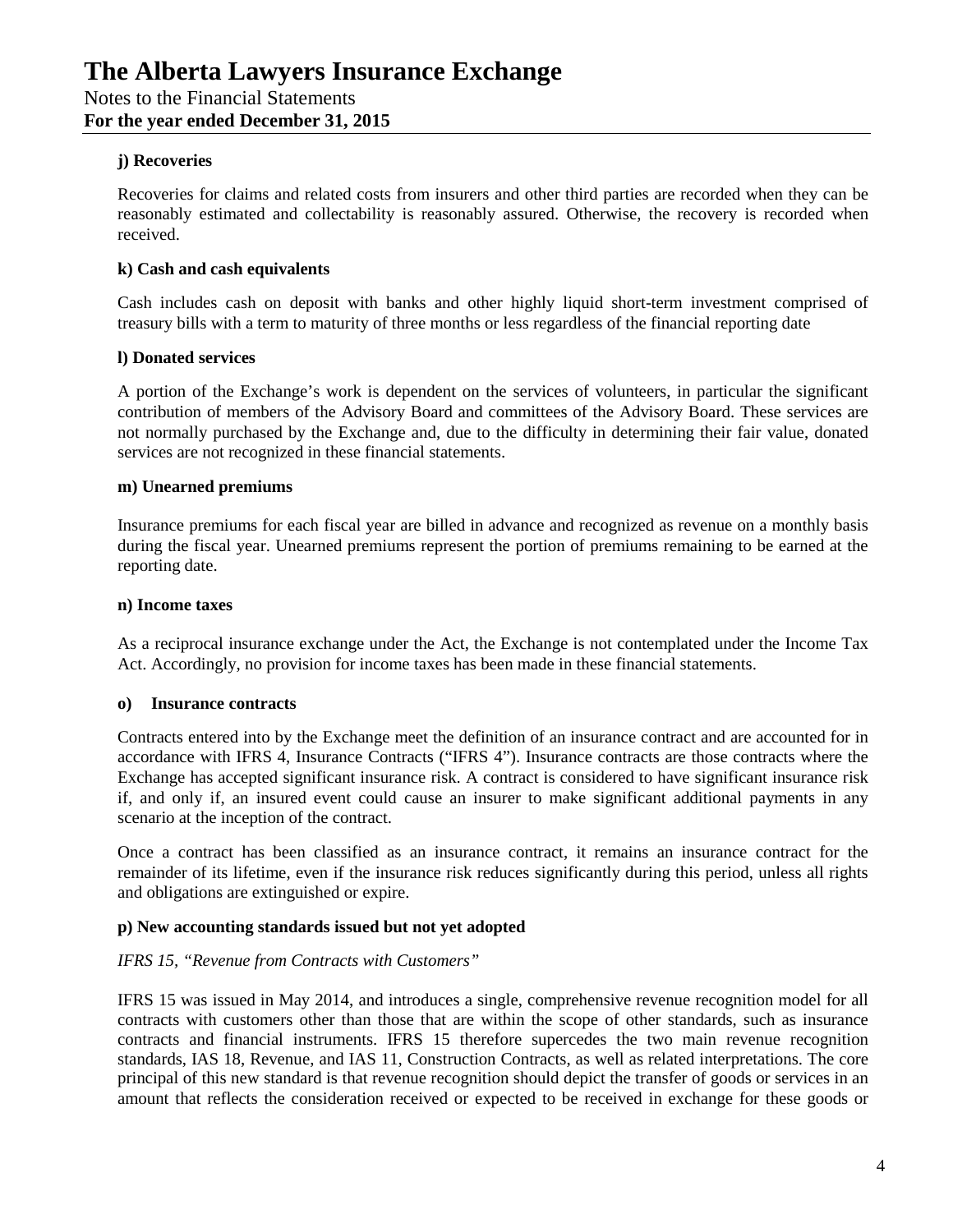## Notes to the Financial Statements **For the year ended December 31, 2015**

services. The new standard also provides more guidance on certain types of transactions and will result in an increase in the disclosures related to revenue. The Exchange is still in the process of assessing the impact of this standard, which is effective for annual periods beginning on or after January 1, 2017.

## *IFRS 9, "Financial Instruments"*

IFRS 9, published in November 2009 and amended in October 2010 and November 2013, replaces Financial Instruments Recognition and Measurement ("IAS 39"). IFRS 9 deals with the classification and measurement of financial instruments, impairment of financial assets and hedge accounting. The requirements of this standard represent a significant change from the existing requirements in IAS 39 in respect of financial assets. The standard contains two primary measurement categories for financial assets: amortized cost and fair value. A financial asset would be measured at amortized cost if it is held within a business model whose objective is to hold assets in order to collect contractual cash flows and the asset's contractual terms give rise on specified dates to cash flows that are solely payments of principal and interest on the principal outstanding. All other financial assets would be measured at fair value. The standard eliminates the existing IAS 39 categories of held to maturity, available for sale and loans and receivables. The classification and measurement for financial liabilities remain largely unchanged. The effective date for IFRS 9 is January 1, 2018, with early adoption if permitted by the Superintendent. The Exchange is still in the process of assessing the impact of these changes.

## *IFRS 4, "Insurance Contracts"*

In June 2013, the IASB published a revised Exposure Draft (2013 ED) on the accounting for insurance contracts, which builds on the previous consultations undertaken in 2007 and 2010. The 2013 ED is the result of deliberations at the IASB using comments received from constituents. The ED continues to propose a new standard on accounting for insurance contracts, which would replace IFRS 4. This standard has an effective date of no earlier than January 1, 2021. The Exchange will assess the impact of this new standard on its financial statements once a standard has been finalized, which is expected in 2016.

## **3 Investments**

The Exchange's investments are governed by a Statement of Investment Policies and Goals as approved by the Advisory Board and managed under contract with an external investment manager. The Exchange's investments are carried at fair market value and the statement of net and comprehensive income and changes in equity reports both realized and unrealized gains and losses on investments. The Exchange's investments consist of treasury bills, bonds and equity investments.

Investments are as follows:

|                                          | December 31,<br>2015 | December 31,<br>2014 |
|------------------------------------------|----------------------|----------------------|
|                                          | \$                   | $\mathbf{\$}$        |
| Bonds denominated in Canadian dollars    |                      |                      |
| Corporate                                | 2,368,460            | 1,581,461            |
| Provincial government                    | 2,104,965            | 1,397,258            |
| Federal government                       | 2,284,934            | 1,498,583            |
|                                          | 6,758,359            | 4,477,302            |
| T-Bills denominated in Canadian dollars  | 3,582,909            | 1,943,000            |
| Equities denominated in Canadian dollars | 2,002,261            | 1,469,949            |
|                                          | 12,343,529           | 7,890,251            |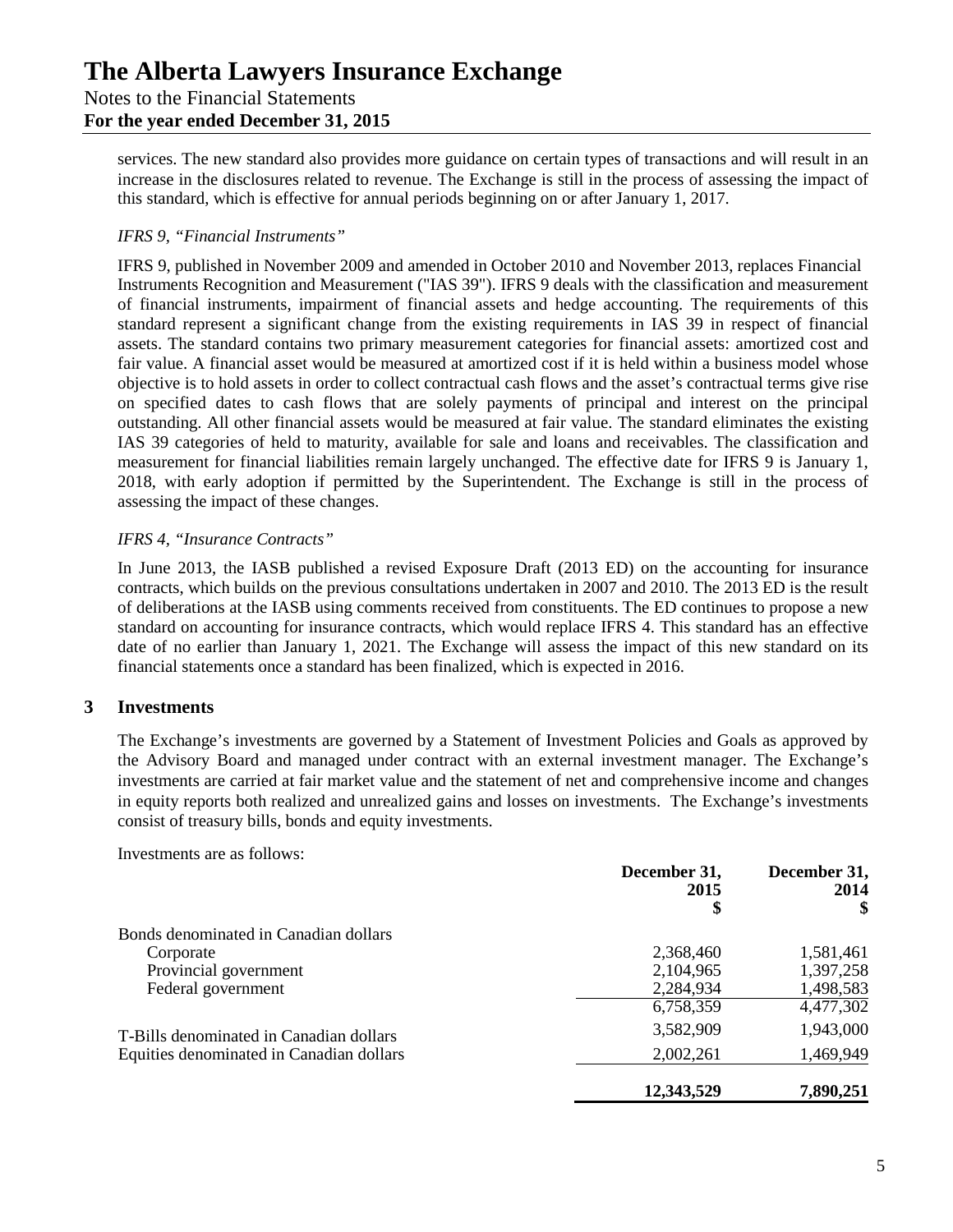**For the year ended December 31, 2015**

## **4 Equity and Contributed capital**

Prior to the commencement of operations on July 1, 2014, the Association contributed \$5,000,000 to the Exchange.

## **5 Provision for claims and related costs**

The change in the Professional liability provision for claims and related costs is summarized as follows:

|                                                                                         | December 31, December 31, |                    |
|-----------------------------------------------------------------------------------------|---------------------------|--------------------|
|                                                                                         | 2015                      | 2014               |
| Provision for claims and related costs, Professional liability –<br>beginning of period | 1,190,000                 |                    |
| Claims paid and accrued<br>Related costs paid and accrued                               |                           |                    |
| Recoveries                                                                              |                           |                    |
| Increase due to claims experience                                                       | 2,189,000                 | 1,190,000          |
| Provision for claims and related costs, Professional liability -<br>end of period       | 3,379,000                 | 1,190,000          |
| Provision for adverse deviation<br>Provision for incurred but unreported claims         | 519,000<br>2,860,000      | 198,000<br>992,000 |
| Provision for claims and related costs - Professional liability                         | 3,379,000                 | 1,190,000          |

The change in the Trust safety provision for claims and related costs is summarized as follows:

|                                                               | 2015    | December 31, December 31,<br>2014 |
|---------------------------------------------------------------|---------|-----------------------------------|
|                                                               | \$      |                                   |
| Provision for claims and related costs, Trust safety –        |         |                                   |
| beginning of period                                           |         |                                   |
| Claims paid and accrued                                       |         |                                   |
| Related costs paid and accrued                                |         |                                   |
| Recoveries                                                    |         |                                   |
|                                                               |         |                                   |
| Increase due to claims experience                             | 200,000 |                                   |
| Provision for claims and related costs, Trust safety – end of |         |                                   |
| period                                                        | 200,000 |                                   |
| Provision for adverse deviation                               | 30,000  |                                   |
| Provision for incurred but unreported claims                  | 170,000 |                                   |
| Provision for claims and related costs – Trust safety         | 200,000 |                                   |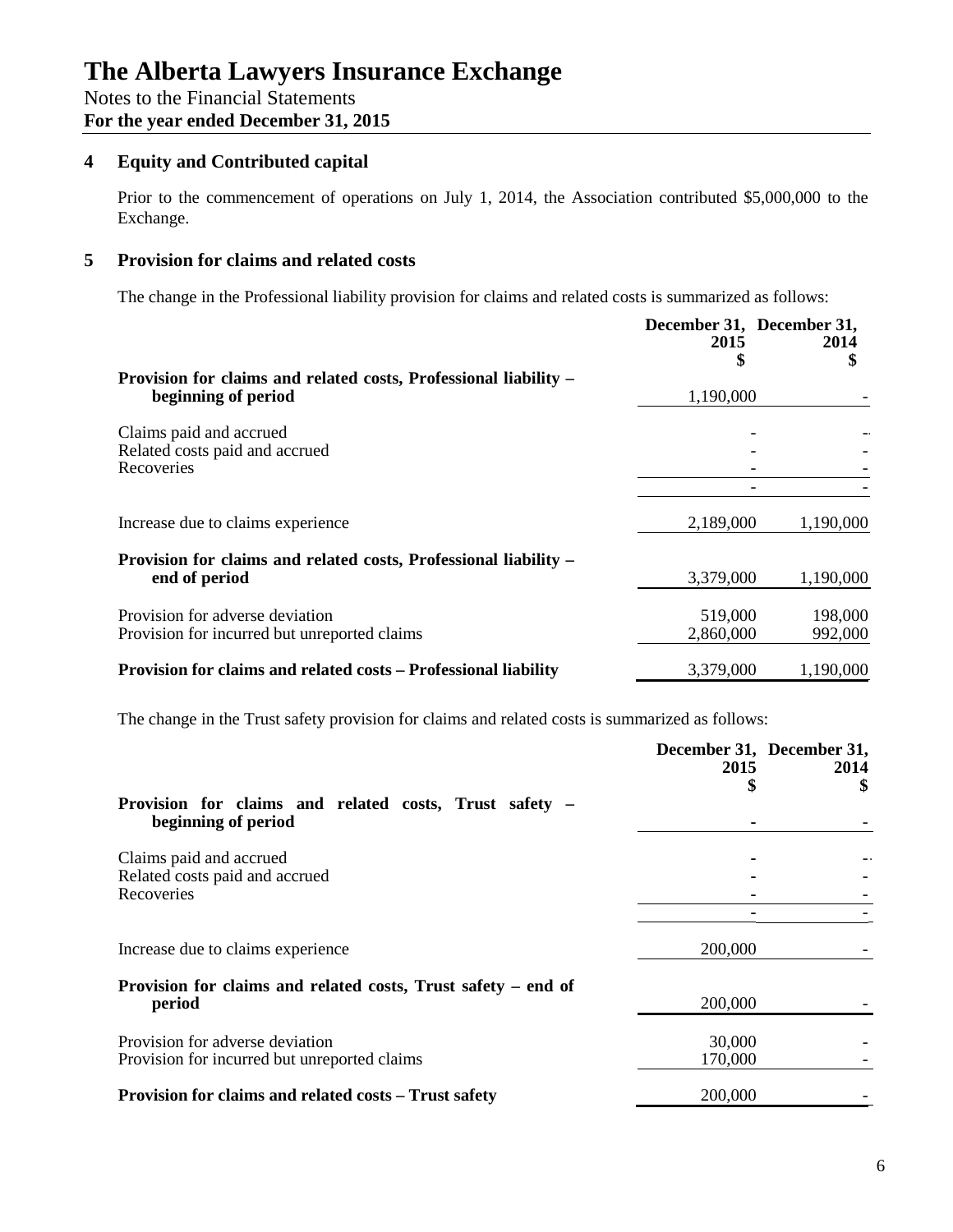Included in the Provision for claims and related costs in the statement of net and comprehensive income and changes in equity is the increase due to claims experience of \$2,189,000 for Professional liability (December 31, 2014 - \$1,190,000) and \$200,000 for Trust Safety (December 31, 2014 is NIL).

The discount rate applied by the actuary at December 31, 2015 is 1.705% (December 31, 2014 is 2.11%), which is based on the expected market yield of the Exchange's investment portfolio. The undiscounted provision balance at December 31, 2015 is \$3,071,000 for Professional liability (December 31, 2014 is \$1,090,000) and \$180,000 for Trust Safety (December 31, 2014 is NIL).

#### **Actuarial analysis**

The process of determining actuarial liabilities necessarily involves the risk that actual results may vary from assumed results. The risk varies in proportion to the length of period covered by each assumption and the potential volatility of the actual results.

The provision for incurred but not reported claims has been estimated for the period using actuarial methods and is based on expected claims development patterns and expected losses.

#### **Sensitivity analysis**

The sensitivity analysis below is based on a change in assumption while holding all other conditions constant. In practice, this is unlikely to occur, and changes in some of the assumptions may be correlated. The table below provides the impact on net income of the most significant assumption changes.

| <b>Assumption</b>                                | Income impact<br><b>December 31, 2015</b> | Income impact<br><b>December 31, 2014</b><br>SS. |
|--------------------------------------------------|-------------------------------------------|--------------------------------------------------|
| 10% increase in incurred but not reported claims | (353,000)                                 | (122,000)                                        |
| 10% decrease in incurred but not reported claims | 353,000                                   | 115,000                                          |
| 1% increase in discount rate                     | 141,000                                   | 202,000                                          |
| 1% decrease in discount rate                     | (145,000)                                 | (223,000)                                        |

#### **6 Related party transactions**

During the year the Exchange paid the Association \$200,000 (2014 - \$100,000) for management fees. The Association provides and performs certain management, claims management and administrative duties and services to the Exchange as outlined within a Management Agreement.

The members of the Advisory Board include lawyers drawn from law firms across the province. These law firms may at times be engaged by the Exchange in the normal course of business. During the year expenses of \$30,968 were incurred with these law firms (2014 - NIL). The Advisory Board members are not involved in retaining these firms.

All related party transactions occurred in the normal course of operations and have been measured at the agreed to exchange amount, which is the amount of consideration established and agreed to by the related parties.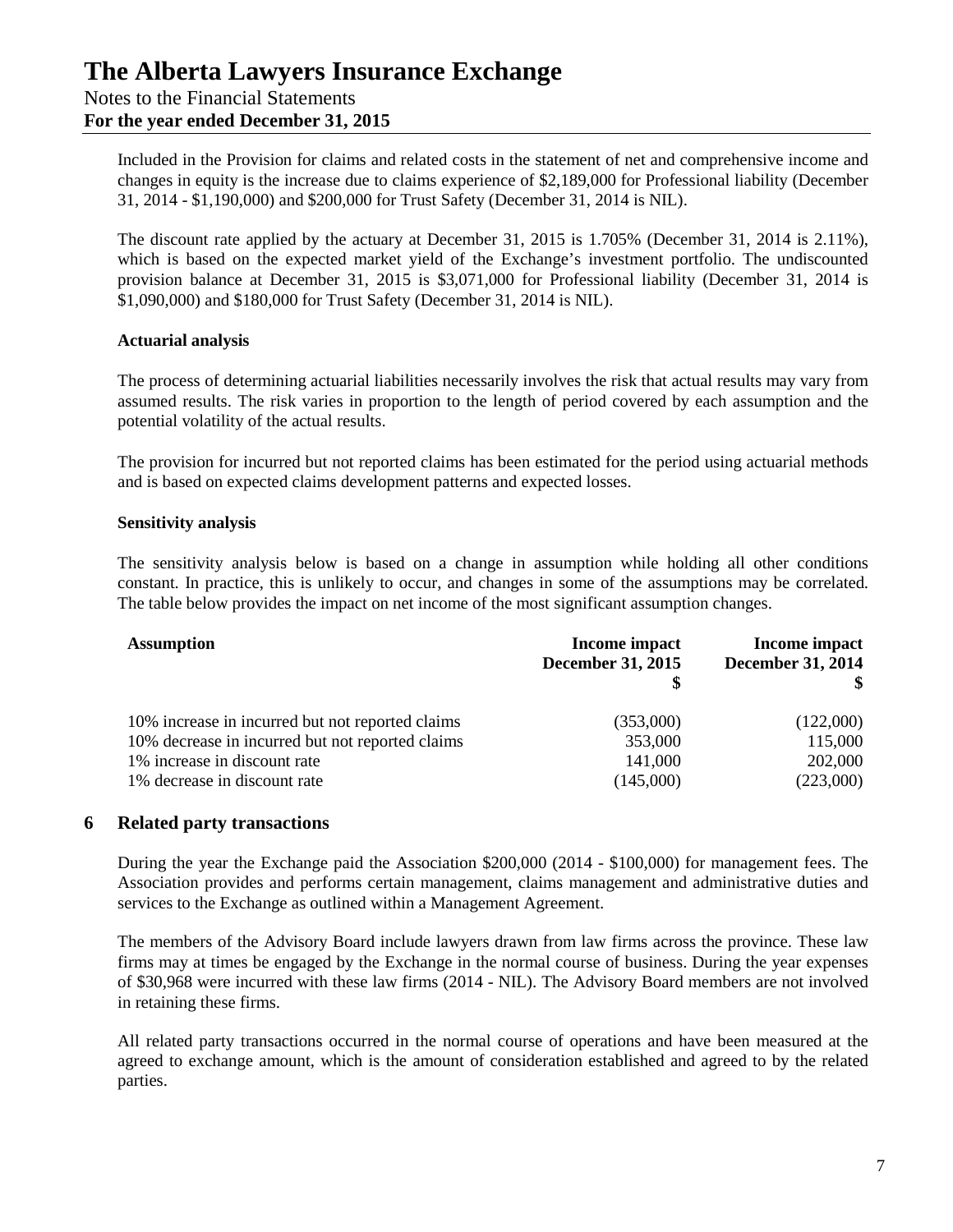## **7 Financial instruments**

The Exchange recognizes financial instruments at fair value upon initial recognition, plus transaction costs in the case of financial instruments measured at amortized cost. Financial assets are derecognized when the rights to receive cash flows from the assets have expired or have been transferred and the Exchange has transferred substantially all risks and rewards of ownership. Financial liabilities are derecognized when the obligation is discharged, cancelled, or has expired.

The Exchange's investments are measured at fair value through profit or loss (FVTPL) and are classified as held for trading or designated at FVTPL at inception. A financial asset or financial liability is classified as held for trading if it is acquired or incurred principally for the purpose of selling or repurchasing in the short term; or if, on initial recognition, it is part of a portfolio of identifiable financial investments that are managed together and for which there is evidence of a recent actual pattern of short-term profit taking.

Gains and losses arising from changes in the fair value of FVTPL financial instruments are presented in the statement of net and comprehensive income and changes in equity as net changes in unrealized appreciation (depreciation) of investments in the period in which they arise.

All other financial assets and liabilities are measured at amortized cost. Under this method, financial assets and liabilities reflect the amount required to be received or paid, discounted, when appropriate, at the contract's effective interest rate.

## **Fair value hierarchy**

A fair value hierarchy is presented below that distinguishes the significance and objectivity of the inputs used in determining the fair value measurements of financial instruments. The hierarchy contains the following levels based on the nature of the pricing inputs:

Level 1 – Inputs that reflect unadjusted quoted prices in active markets for identical assets or liabilities that are publicly available at the measurement date.

Level 2 – Inputs other than quoted prices that are observable for the assets or liabilities either directly or indirectly, including inputs in markets that are not considered to be active.

Level 3 – Inputs that are largely unobservable. Fair value requires significant management estimate and judgment.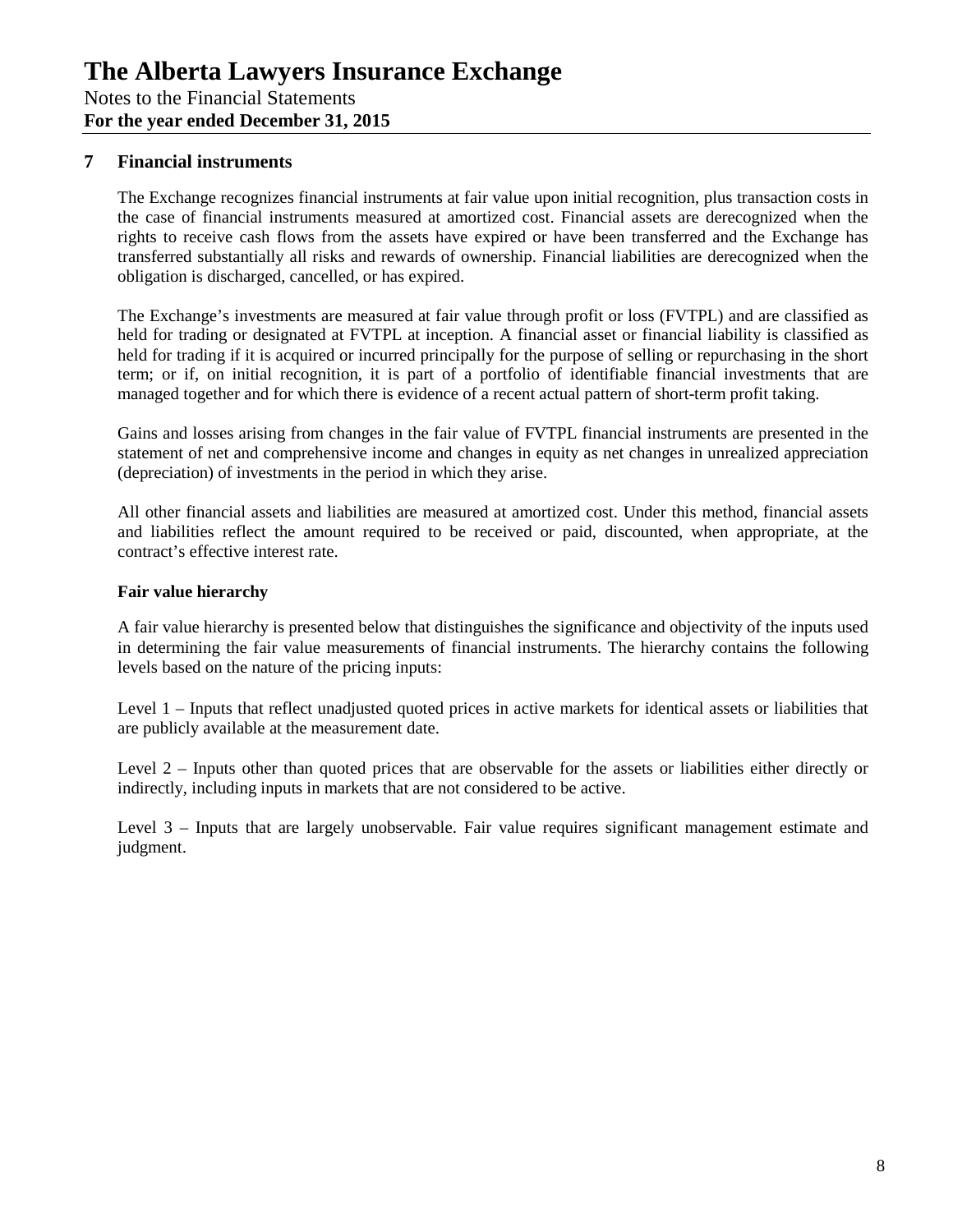The following table illustrates the fair value classification of the Exchange's financial instruments within the fair value hierarchy.

As at December 31, 2015:

|                          |                          | <b>Estimated fair value (2015)</b> |            | <b>Estimated fair value (2014)</b> |                              |            |  |
|--------------------------|--------------------------|------------------------------------|------------|------------------------------------|------------------------------|------------|--|
|                          | <b>Level 1</b>           | <b>Level 2</b>                     | 2015 Total | <b>Level 1</b>                     | <b>Level 2</b>               | 2014 Total |  |
|                          |                          |                                    |            |                                    |                              |            |  |
| T-Bills                  | 3,582,909                | $\overline{\phantom{a}}$           | 3,582,909  | 1,943,000                          | $\qquad \qquad \blacksquare$ | 1,943,000  |  |
| <b>Bonds</b>             | 6,758,359                | $\overline{\phantom{a}}$           | 6,758,359  | 4,477,302                          | $\overline{\phantom{a}}$     | 4,477,302  |  |
| Equities                 | $\overline{\phantom{0}}$ | 2,002,261                          | 2,002,261  | $\overline{\phantom{a}}$           | 1,469,949                    | 1,469,949  |  |
| <b>Total Investments</b> | 10,341,268               | 2,002,261                          | 12,343,529 | 6,420,302                          | 1,469,949                    | 7,890,251  |  |

Equities classified as Level 2 are invested in pooled funds, the underlying assets of which are traded in active markets.

## **8 Reinsurance**

The Association and the Exchange have entered into stop loss reinsurance and excess insurance contracts as described in Note 1.

As of December 31, 2015 there were no claims above the Exchange's Professional Liability and Trust Safety coverage of \$1,000,000 and \$3,000,000 respectively and no claims above these levels considered to be incurred but not reported as determined by the appointed actuary (2014 - NIL). As such, no assets for the reinsurance or excess insurance contracts have been recognized in the statement of financial position.

#### **9 Insurance and financial risk management**

In the normal course of business, the Exchange enters into contracts that transfer insurance risk or financial risk or both. The Exchange monitors and manages these risks relating to the operations of the Exchange through internal risk reports which analyze exposures by degree and magnitude of risk.

#### **Insurance risk**

The insurance risk under any one insurance contract is the possibility that the insured event occurs and the uncertainty of the amount of the resulting claim. By the very nature of an insurance contract, this risk is random and therefore unpredictable. The key risk related to insurance is that the actual claims payment amounts or timing are different from expectations.

The Exchange manages insurance risk rating within an overall risk management framework that includes a focus on rating, use of reinsurance and surplus management. Reinsurance is purchased to mitigate the effect of potential loss to the Exchange from individual large events. Reinsurance policies are written with reinsurers who meet the Exchange's standards for financial strength. Reinsurers and reinsurer security is monitored on a continuous basis.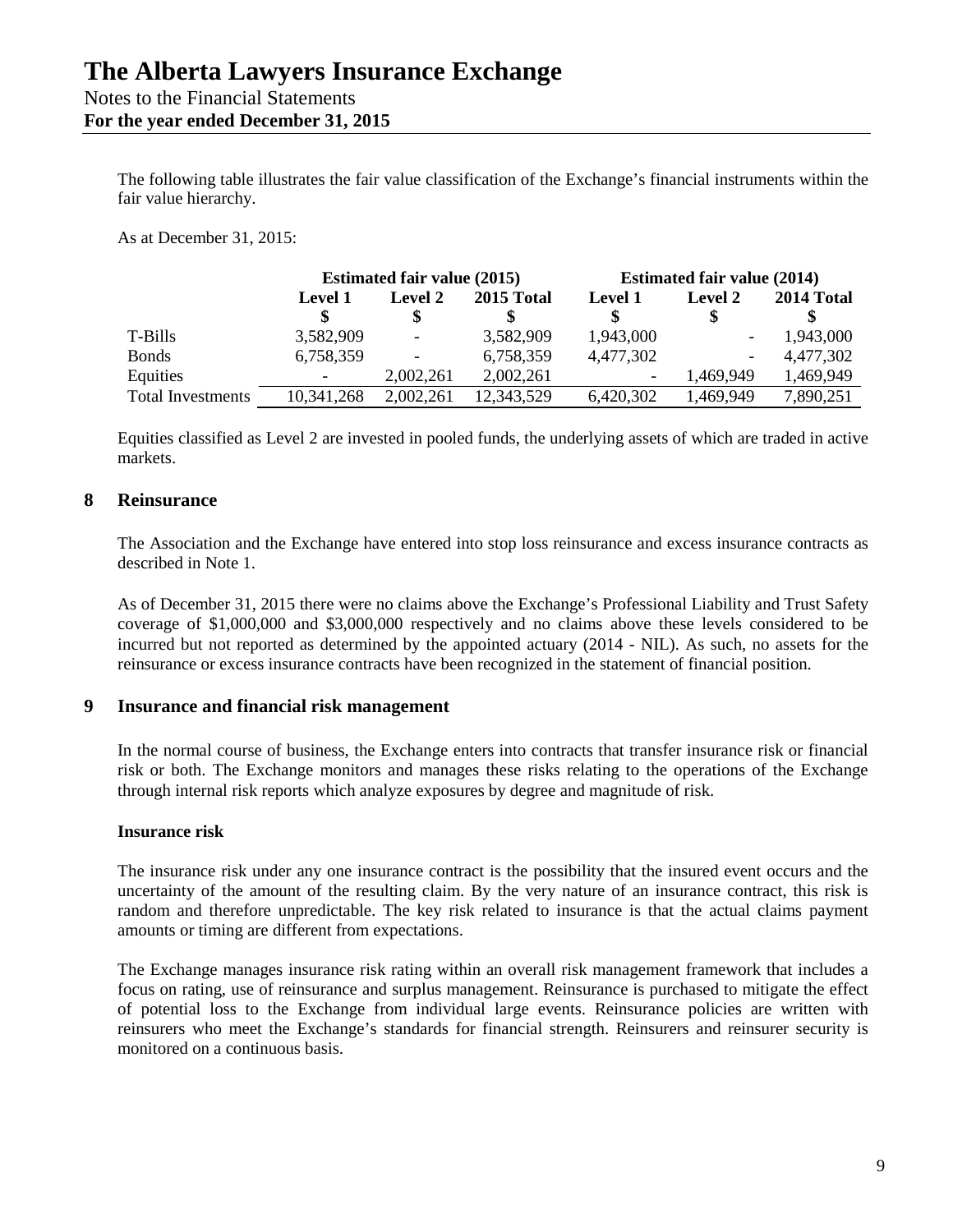#### **Financial risk**

The Exchange is exposed to a range of financial risks. The key financial risk is that in the long term its investment proceeds are not sufficient to fund the obligations arising from its insurance contracts. The most important components of this financial risk are market risk (including foreign exchange risk, interest rate risk and other price risk), credit risk and liquidity risk.

#### **Market risk**

Market risk is the risk that the fair value of financial instruments will fluctuate due to changes in market prices. The Exchange separates market risk into three categories: foreign exchange risk, price risk, and interest rate risk.

#### **Foreign exchange risk**

Foreign exchange risk arises from the possibility that changes in the price of foreign currencies will result in losses. The Exchange holds assets and liabilities, including cash and investments, in Canadian dollars. The Exchange is exposed to foreign currency risk through its investments in pooled funds.

#### **Price risk**

The investments of the Exchange are subject to price risk because changing interest rates impact the market value of the fixed rate investments, general economic conditions affect the market value of equity investments and currency exchange rates impact the market value of the investments denominated in currencies other than the Canadian dollar. The risk is mitigated by engaging an investment manager for the long term portfolio investments and by investing other funds in short term fixed rate products with high credit ratings.

A 10% increase in the fair value of the investment portfolio would result in an increase in net and comprehensive income for the year ended December 31, 2015 of \$1,234,353 (2014 - \$789,025). A 10% decrease in the fair value of the investment portfolio would result in a decrease in net and comprehensive income for the year ended December 31, 2015 of \$1,234,353 (2014 - \$789,025).

#### **Interest rate risk**

Interest rate risk is the risk of financial loss arising from changes in interest rates. Fluctuations in interest rates will impact the market value of the fixed income portion of the investment portfolio. The Exchange is exposed to interest rate risk if the cash flows from investments are not matched to the liabilities they support. The Exchange manages the interest rate risk on fixed income bonds by engaging an investment manager who operates subject to investment parameters designed to mitigate this risk.

An interest rate sensitivity analysis is provided in Note 5.

## **Credit risk**

Credit risk is the risk that a counterparty will be unable to pay amounts in full when due. The Exchange's financial assets exposed to credit risk consist of investments in bonds, accrued interest receivable and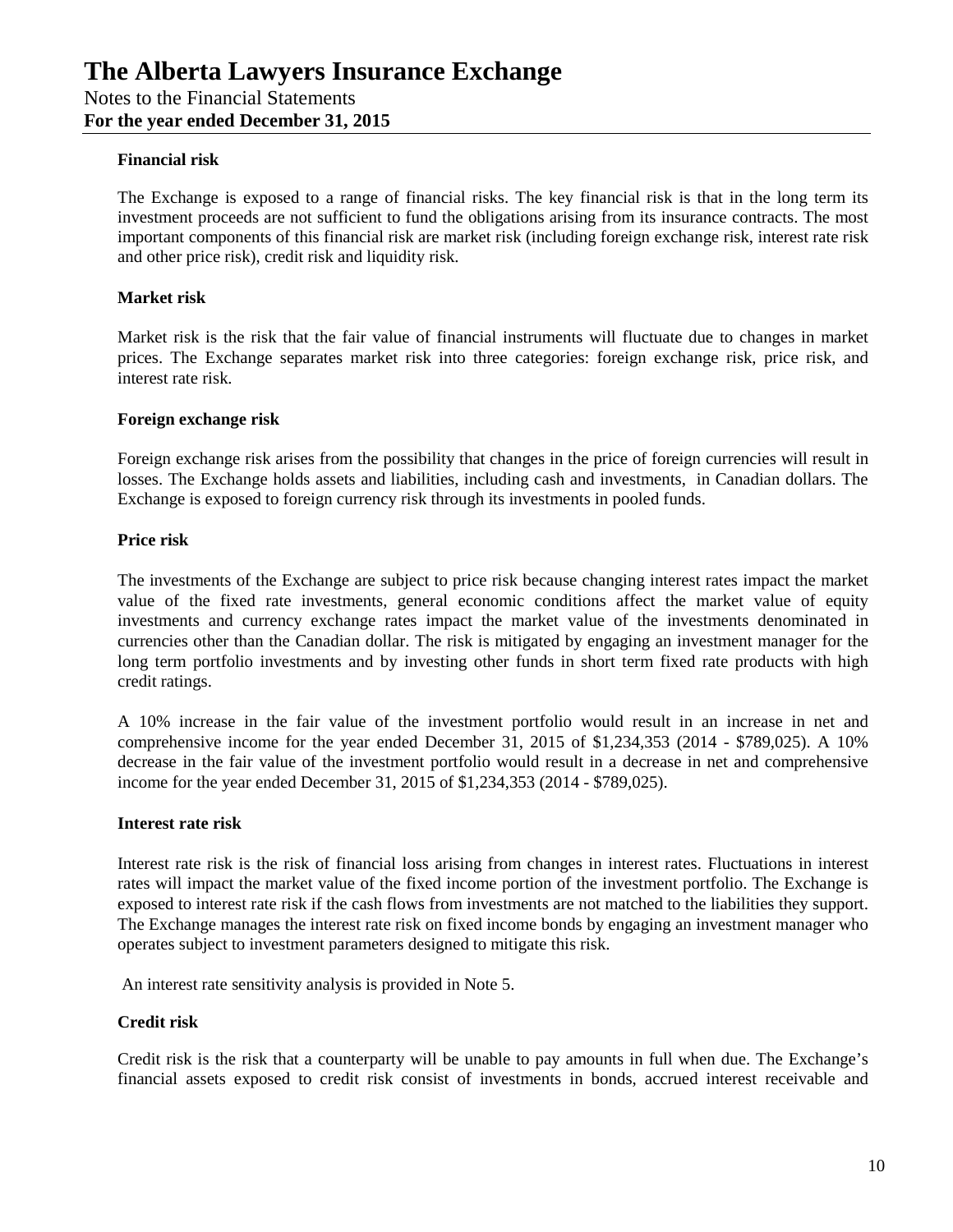## **The Alberta Lawyers Insurance Exchange** Notes to the Financial Statements

**For the year ended December 31, 2015**

accounts receivable. The maximum exposure of the Exchange to credit risk is the carrying amount of these financial instruments as disclosed in the financial statements at December 31, 2015.

The Exchange manages credit risk by maintaining bank accounts with reputable financial institutions, only investing in securities that are liquid, highly rated and traded in active markets and by placing limits on its exposure to a single counterparty.

The credit quality of the Exchange's investment in bonds is described in the following table:

| <b>Securities:</b>  | <b>December 31, 2015</b> | December 31, 2014 |  |
|---------------------|--------------------------|-------------------|--|
|                     |                          |                   |  |
| Bonds – AAA rating  | 2,878,232                | 1,901,694         |  |
| $Bonds - AA rating$ | 444,821                  | 283,948           |  |
| $Bonds - A rating$  | 2,953,538                | 1,948,473         |  |
| Bonds – BBB rating  | 481,768                  | 343,187           |  |
| Total               | 6,758,359                | 4,477,302         |  |

## **Liquidity risk**

Liquidity risk is the risk the Exchange will be unable to meet its obligations when they fall due, or that it may be required to settle its obligations on terms that are disadvantageous. The Exchange engages an investment manager to administer the investments it plans to hold for a long period of time. These investments are subject to liquidity risk if the Exchange is required to sell at a time the market for these investments is unfavourable or the investments are illiquid.

Included in investments are fixed income bonds in the amount of \$6,758,359 (2014 - \$4,477,302).

The maturity dates and interest rate ranges are as follows:

| Maturity dates (from balance sheet date)        | 2015<br>Interest rate<br>range | 2015<br><b>Market</b><br><b>Value</b> | 2014<br>Interest rate<br>range | 2014<br><b>Market</b><br>value |
|-------------------------------------------------|--------------------------------|---------------------------------------|--------------------------------|--------------------------------|
| Within five years                               | 2.42-3.66%                     | 1,448,323                             | $2.00 - 3.66\%$                | 1,436,566                      |
| Greater than five years but less than ten years | $0.75 - 3.94\%$                | 3,575,458                             | $2.50 - 3.94\%$                | 2,554,338                      |
| Greater than ten years                          | 1.50-3.45%                     | 1,734,578                             | 3.45%                          | 486,398                        |
|                                                 |                                | 6,758,359                             |                                | 4,477,302                      |

The following table presents the contractual terms as to maturity of the financial liabilities owed by the Exchange.

|                   | <b>Financial liability</b>                         |  | <b>Carrying value</b> | <b>Contractual term</b><br>to maturity |
|-------------------|----------------------------------------------------|--|-----------------------|----------------------------------------|
| December 31, 2015 | Accounts payable and accrued<br><i>liabilities</i> |  | \$110,760             | Less than one year                     |
| December 31, 2014 | Accounts payable and accrued<br>liabilities        |  | \$101,548             | Less than one year                     |